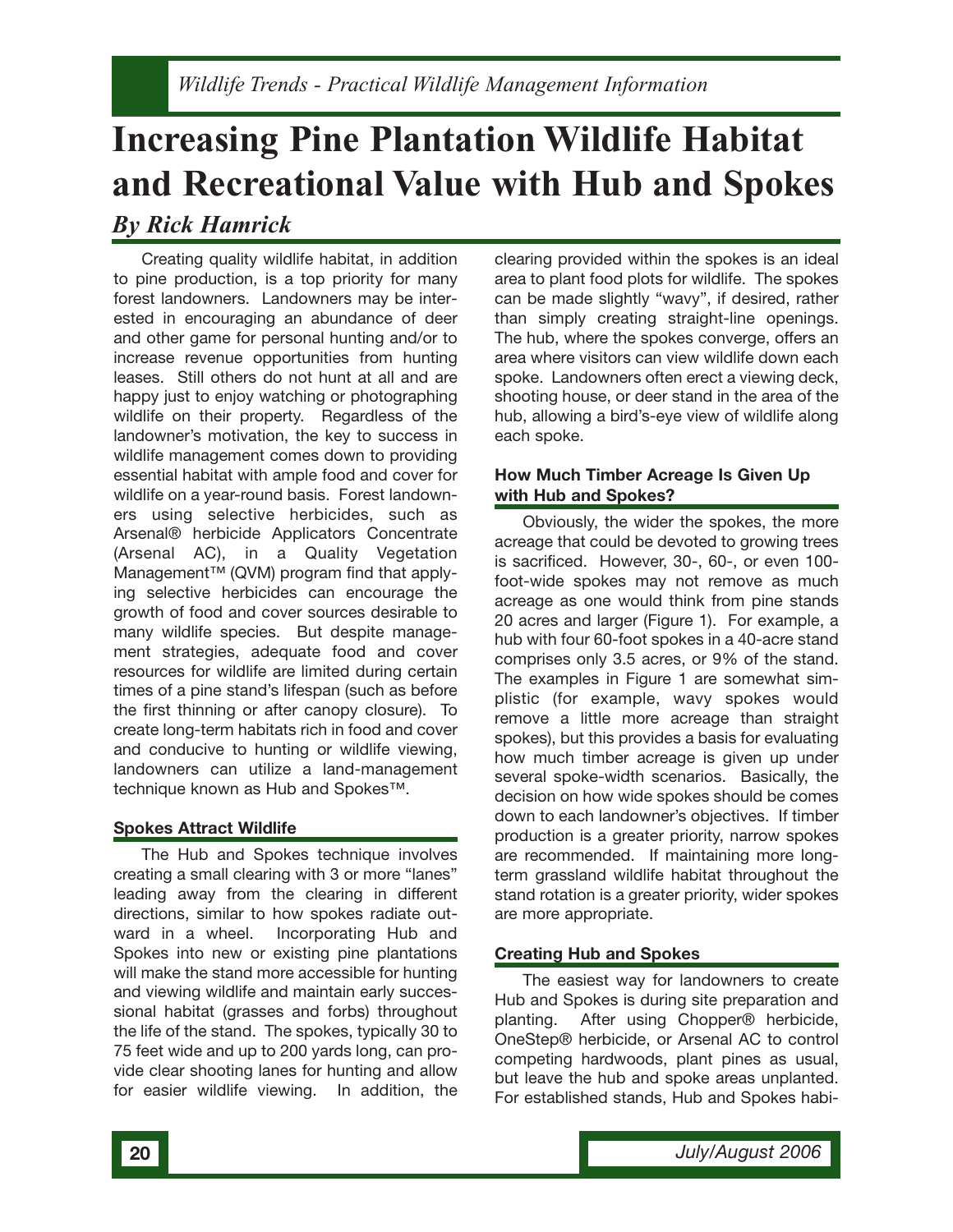## *Wildlife Trends - Practical Wildlife Management Information*

tat can be created during thinning, using spokes as skid trails and the hub as a loading deck. The hub and spokes can then be used for skidding and loading in all future logging operations. The spokes can also be used as fire breaks that partition a timber stand into smaller blocks for prescribed burning.

If the only goal is to manage the Hub and Spokes specifically for deer, then each year during late summer, apply a non-selective herbicide in the spokes to eliminate broadleaf weeds and till the soil about 2 weeks later. Then plant foods such as clover or winter grains for in the spokes. To attract turkey, quail, and other grassland wildlife, manage Hub and Spokes by rotational strip-disking during fall through spring. Disking helps reduce woody plant invasion, stimulate growth of seed producing annual plants, and reduces litter accumulation. Bare ground created by disking also exposes seeds and gives birds a place to dust themselves. For spokes less than 60 feet wide, disk one-half the length of each spoke on a 2 year rotation (Figure 2). In fall or spring of the first year, disk the first strip of land and leave the second strip "undisked." In the second year, disk the second strip and protect the first (disked during previous year). Continue this rotation treatment, disking strips every other year. For spokes greater than 60 feet wide, you can disk half to a third the length of each spoke on a two- or three-year rotation as described above. Alternatively, you can split each spoke into plots and rotationally disk in a "checkerboard" fashion (Figure 2) on the same schedule outlined above for strip-disking. Prescribed burning is more cost-effective than disking and can replace strip-disking, if desired, as conditions in pine stands become safe for burning. These rotational soil disturbance patterns maintain grassland habitat and create a greater diversity of plant communities that meet the different habitat needs of birds throughout the year. Spokes can further be enhanced by creating scattered patches of shrubby habitat (e.g. plum thickets) throughout the spokes. Portions of disked strips or plots can be utilized to plant rotational summer and winter food plots each year. However, permanent cover is important to grassland birds. If creating bird habitat is a



*Aerial view of a Hub and Spokes system of forest openings (photo: Bobby Watkins).*



*View of a "spoke" managed for deer forage production (photo: Bobby Watkins).*



*Shooting/viewing house placed at the "hub" (photo: Rick Hamrick).*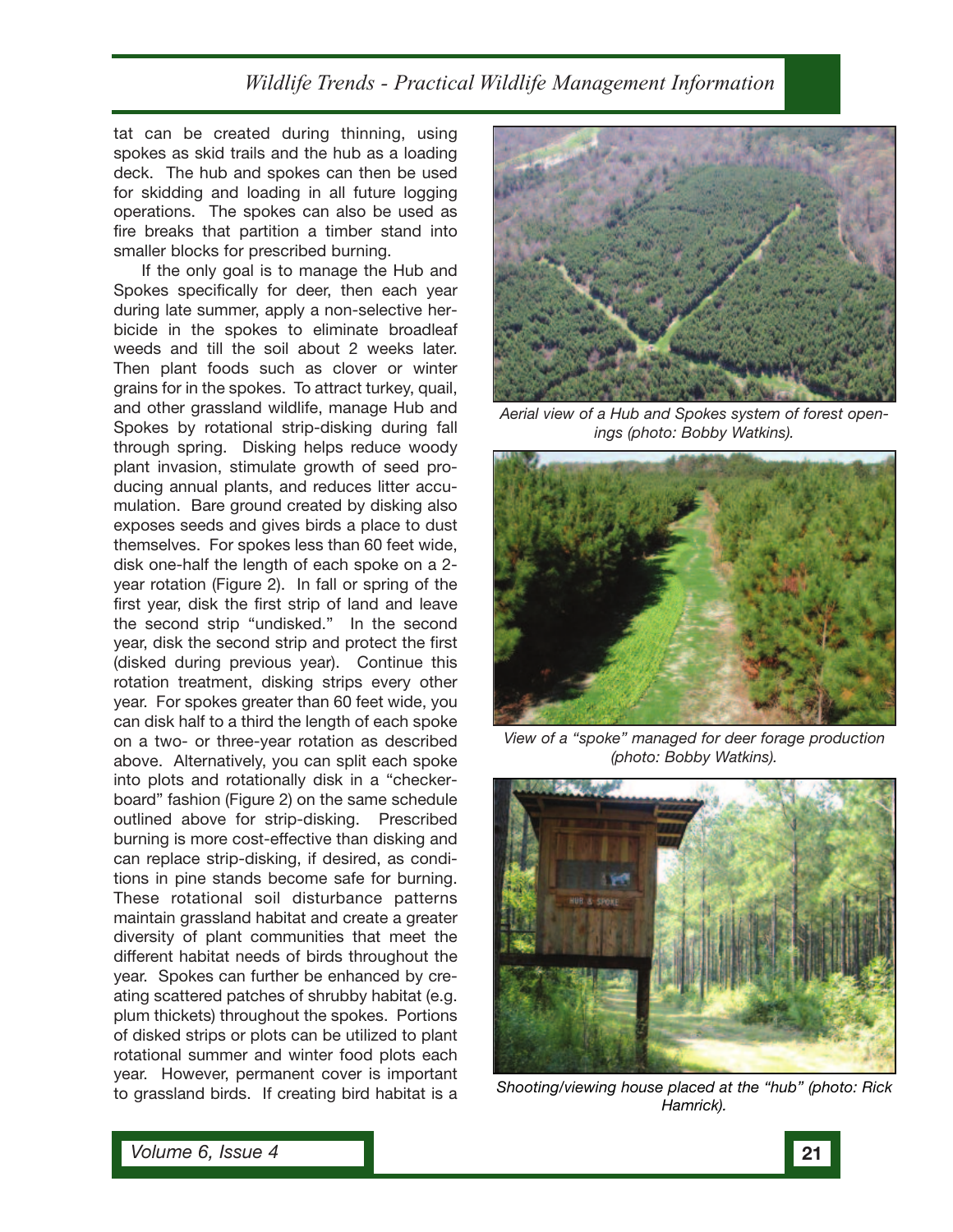## *Wildlife Trends - Practical Wildlife Management Information*

priority, focus less on food plantings and more on a diversity of permanent herbaceous cover (for example native warm-season grasses and legumes) created through the techniques described above.

#### **Conservation Reserve Program Pines and Hub and Spokes**

For landowners with Conservation Reserve Program (CRP) pine acreage enrolled in CP3 or CP11 beginning with Sign-up 20, 10-20 percent of this acreage was required to be in permanent openings for contracts offered with a



*Figure 1. Examples of a 20-acre (left) and 40-acre (right) pine stand and amount of acreage removed by 3 different spoke widths in a "t" (top) and "y" (bottom) shaped Hub and Spoke design.*

Wildlife Habitat Cover Benefits score of 50. Hub and Spokes openings are excellent ways to meet CRP openings requirements. Each state has different criteria for how wide a forest opening must be, and the minimum width ranges from 60 to 100 feet (recall Figure 1 for an example of how much stand area might be converted to openings). Once created, openings must be managed with strip-disking or prescribed fire. Mid-contract management cost-shares are also available to manage both CRP pines and forest openings. In many of the southeastern states, these mid-contract man-

> agement cost-shares are 50% of the actual cost of applying the management practice (not to exceed certain limits). Approved mid-contract management cost-share practices vary by state, although most include prescribed fire and strip-disking in CRP pines and openings. Some states also include selective herbicide treatments, as necessary.

> It is important to note that these mid-contract management practices must be incorporated into a CRP contract and management plan. Contract holders must modify their Conservation Plan of Operation (CPO) to reflect the timing, frequency, and extent of approved mid-contract management practices. This requires visiting the county USDA Service Center, describing to the FSA personnel the suite of management practices you wish to apply, and developing a prescription and schedule of activities. This prescription and schedule will be incorporated into a contract CPO. The FSA personnel will involve the NRCS District Conservationist and/or a registered forester to provide technical guidance in developing an approved CPO. Prescribed burning should be conducted by or under the supervision of a certified prescribed burn manager. Strip-disking and prescribed fire should be limited to October through February to produce desirable annual weeds and grasses. No management

**22** *July/August 2006*